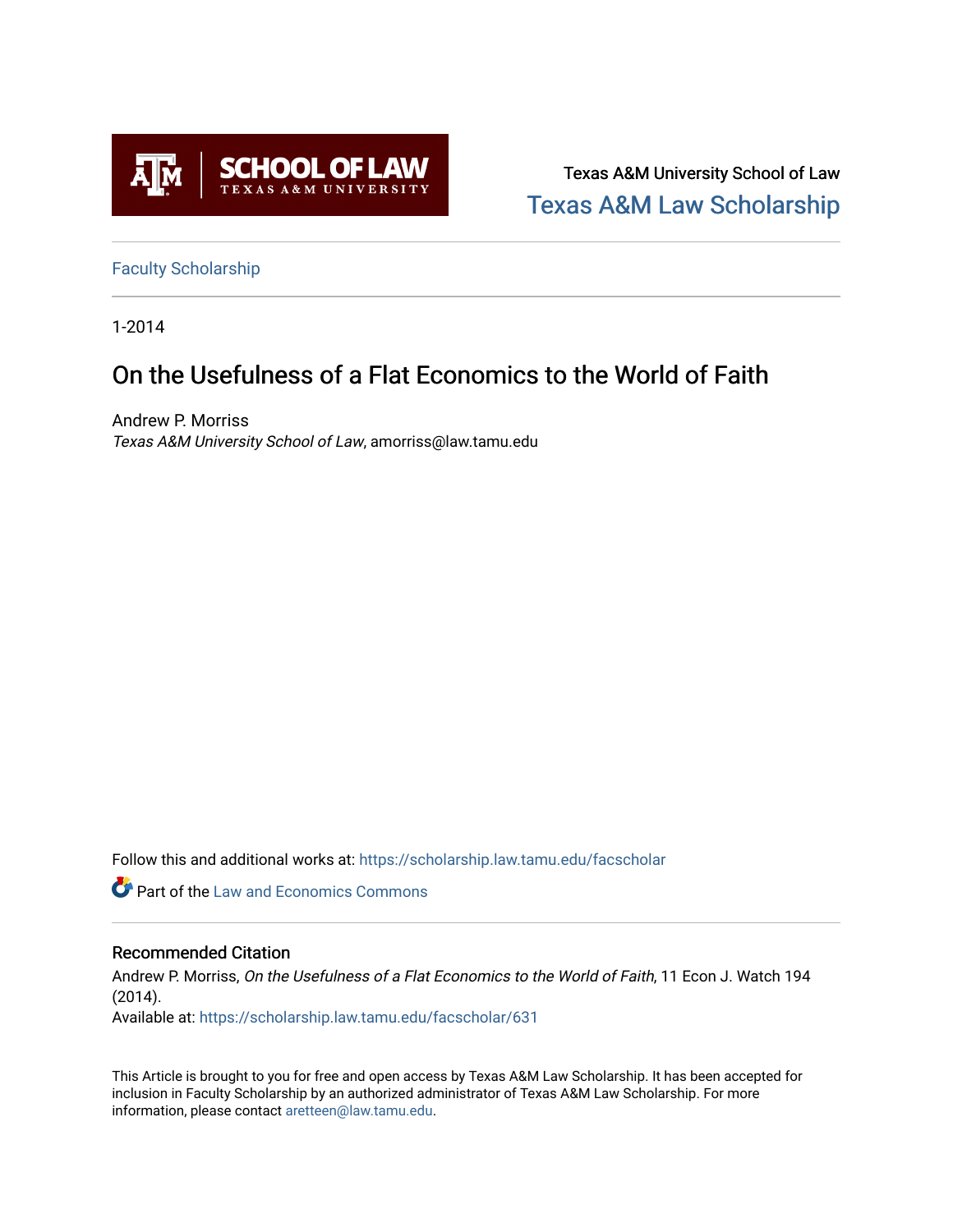

ECON JOURNAL WATCH 11(2) May 2014: 194-201

# **On the Usefulness of a Flat Economics to the World of Faith**

Andrew P. Morriss<sup>1</sup>

#### **LINK TO A[BSTRACT](http://econjwatch.org/934)**

In his introduction, Daniel Klein asks "Is economics suffering from an undue flatness?" and, if it does, whether "religious or quasi-religious formulations" might provide the needed depth (2014, 97). Klein joins some august company (Deirdre McCloskey, Vernon Smith) in concluding that there is too much flattening and proceeds to raise some provocative questions about the role religion might play in addressing the problem.

Before we get to whether religion can help, it will be helpful to consider the flatness. There is little question that economics flattens the perception of human nature and human existence. Focus is a good thing in solving problems. Occam's razor is helpful, unless it eliminates key variables. A paper map is a flat representation of geographic data, yet its flatness is integral to its usefulness. The map is portable in a way that a 'deeper' representation is not. Deeper representations provide other useful functions. For example, in Guatemala City there is a city-block sized relief map of Guatemala, which provides a sense of the country's geography not available from even the most detailed paper map marked with contour lines. But the relief map cannot be folded up and put in my pocket, and so it is less helpful in finding my way from Antigua to Chichicastenango than is the paper map. So flatness alone is not a problem—only what Klein terms *undue* flatness.

If we think about the degree of flatness as the result of a tradeoff between the costs and benefits of more detail, we'll end up with different maps for different purposes. And flatness is really a multidimensional issue. Thus a highway map is flat in not representing a variety of things. It won't tell me the religious preferences

<sup>1.</sup> University of Alabama, Tuscaloosa, AL 35487. I thank William Brewbaker and Roger Meiners for helpful comments.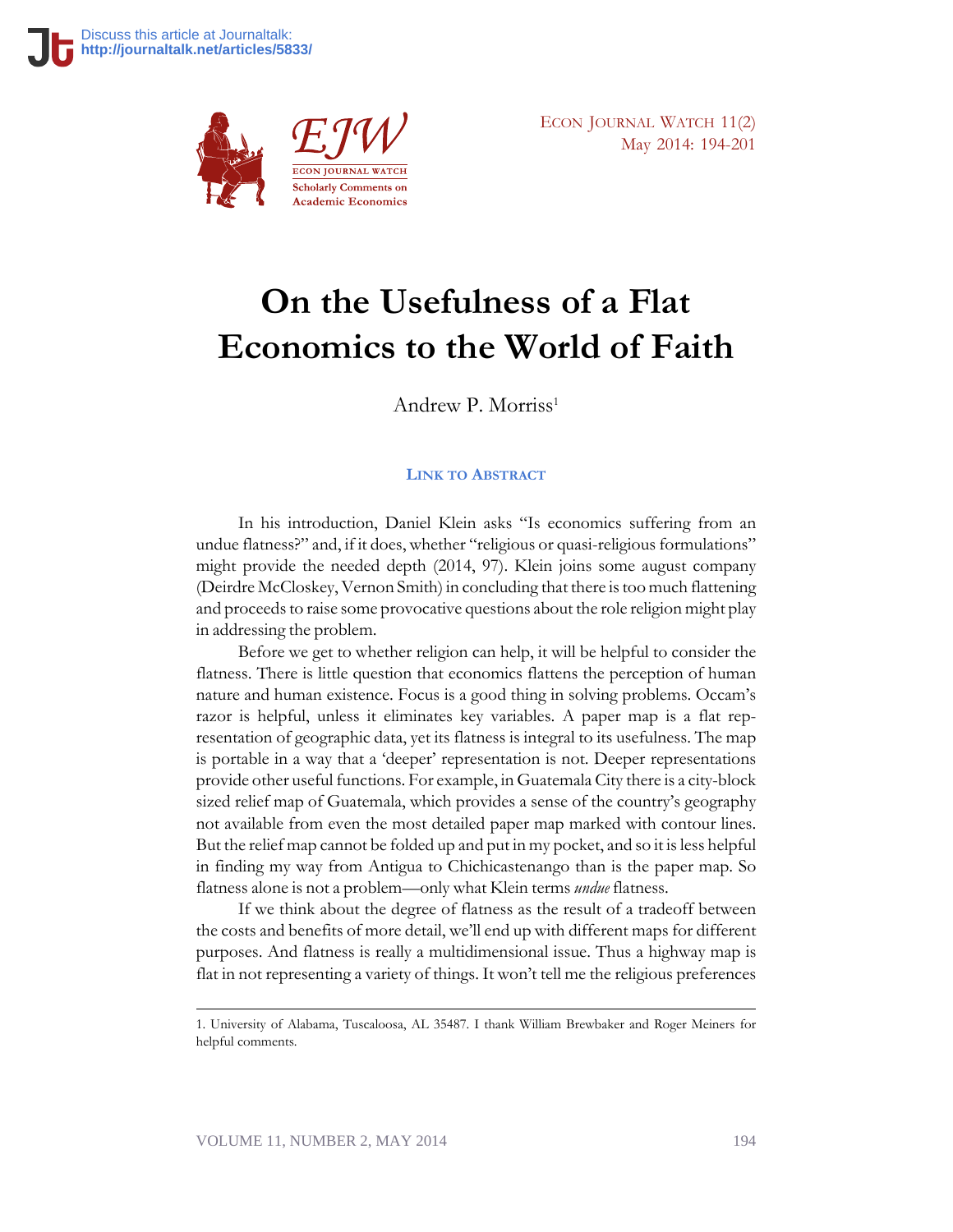of the people in the area I am driving through or population density or the level of economic activity. The absence of such details could be either a feature (if I am driving from A to B, then I don't particularly care about them and they'd likely clutter my map) or a bug (if I am trying to find a place to live).

### **Undue flatness?**

To what extent is economics unduly flat? Compared to the Christian conception of human nature, what McCloskey (2006, 135) terms "Max U" is certainly flatter. Is it unduly so? It is true that for Christians utility ought not to be just about material wealth. As Proverbs 30:8 puts it: "Remove far from me vanity and lies: give me neither poverty nor riches; feed me with food convenient for me." That attitude is not what immediately comes to mind when I think of Max U, although one could play with utility functions to incorporate it. But that acknowledgment does not mean that a utility maximization model is unduly flat; it rather depends on what we are trying to accomplish. If the goal is a mathematical model, Max U's flatness offers significant benefits. The flatness allows us to see the question being modeled more clearly in at least some cases. Of course, not all (or perhaps even many) models are useful, so relentlessly applying Max U is not always going to yield benefits that are worth the cost. But so long as we remember that models are tools rather than reality, some models are useful. Indeed, one of the strengths of McCloskey's *Bourgeois Dignity* (2010) is that she deploys economic tools effectively to make the point that a step beyond just economics is needed to explain the Industrial Revolution (see Morriss 2010).

Most of the relatively flat models deployed by economists are not, of course, used to show the limitations of economics; instead they are applied, and helpfully so, to an array of questions. For example, the economics of religion literature offers the insight that more demanding denominations are more successful than less demanding ones. The more demanding denominations, such as those that want their members to fast on holy days or give up dancing, raise the average intensity of belief among members by requiring practices that are less costly for believers than for skeptics. A higher average intensity makes participating in the religion more rewarding for members. As Laurence Iannaccone (1998, 1482) puts it, "the pleasure and edification that I derive from a worship service does not depend solely on what I bring to the service (through my presence, attentiveness, public singing, and so forth); it also depends on how many other people attend, how warmly they greet me, how well they sing, how enthusiastically they read and pray, how deep their commitment, and so forth." As Iannaccone notes, enriching the "religious production function" and focusing attention on modeling religion as a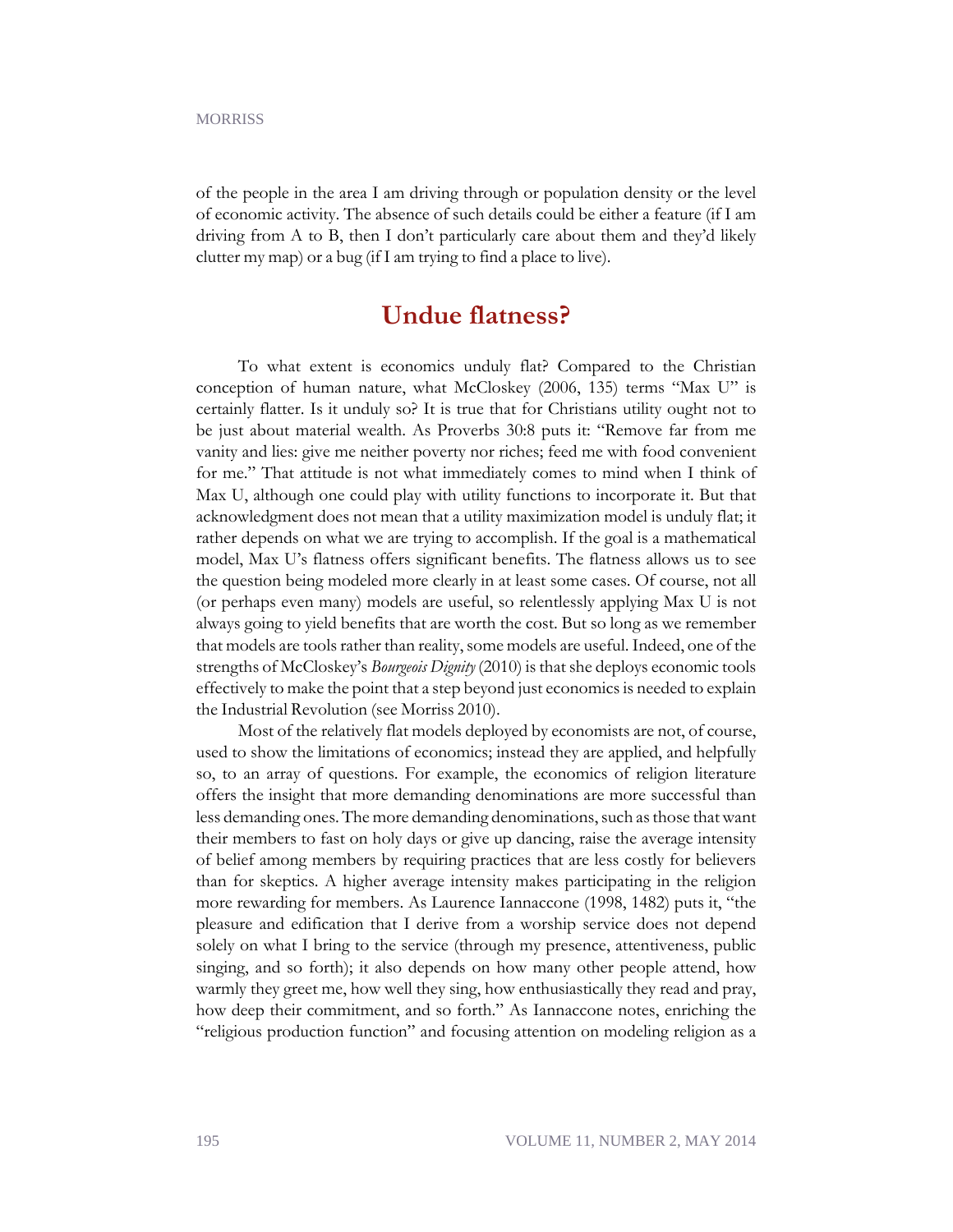specialized firm or club, rather than focusing on a simple model of personal utility maximization, can enhance understanding of the institutions (ibid., 1479-1485). But there is nothing particularly 'religious' about modeling religion as a club, other than the greater understanding of how religion affects participants that comes from understanding religion itself. I don't think Iannaccone is making economics less flat; I think he's just found different terrain to map.

Similarly, Roger Finke and Rodney Stark (2005) explain the relative successes of Baptists, Congregationalists, Episcopalians, and Methodists in nineteenth century America by examining the incentive structure facing the clergy in each. In short, Methodist circuit riders were highly incentivized to deliver a good experience because they wanted someone to invite them home afterward for dinner and a place to stay, and Baptist preachers needed people in pews to put money in the collection plate to fund the church and pay their salaries. Meanwhile, Congregationalists and Episcopalians had state support and endowments that disconnected their rewards from their efforts. Again, I don't see this as a move away from flat modeling, just mapping a different space.

That all this is useful is demonstrated by the reaction of the clergy from a variety of Christian denominations at a conference I organized around this literature. The participants found these insights exciting. While I have no doubt that concepts like those which Klein describes in his introduction (coherence, larger purpose, and universal benevolence) could prove useful, readings based on a pretty flat utility function and that did not take such things into account provided ideas that sparked a rich and interesting discussion with relevance to both economists and clergy.

### **Is something missing from economics?**

Economics' power comes in part from its ability to explain a great deal with a remarkably simple model of human motivation. An important part of that power rests on the testability of hypotheses generated by the model. The best parts of my graduate education in economics at MIT were my labor economics and industrial organization classes, in which a series of superb economists (Henry Farber, Robert Gibbons, Paul Joskow, Thomas Lemieux, Michael Piore, and Jean Tirole) took us through models and tests of hypotheses in various papers. Farber's dissecting of the methodologies of quantitative papers in labor economics, Piore's combination of qualitative and quantitative insights into labor markets, and Joskow and Tirole's team-taught IO course mixing game theory and econometric evidence were particular highlights. If anything made me a believer in the methods of economics, it was those classes.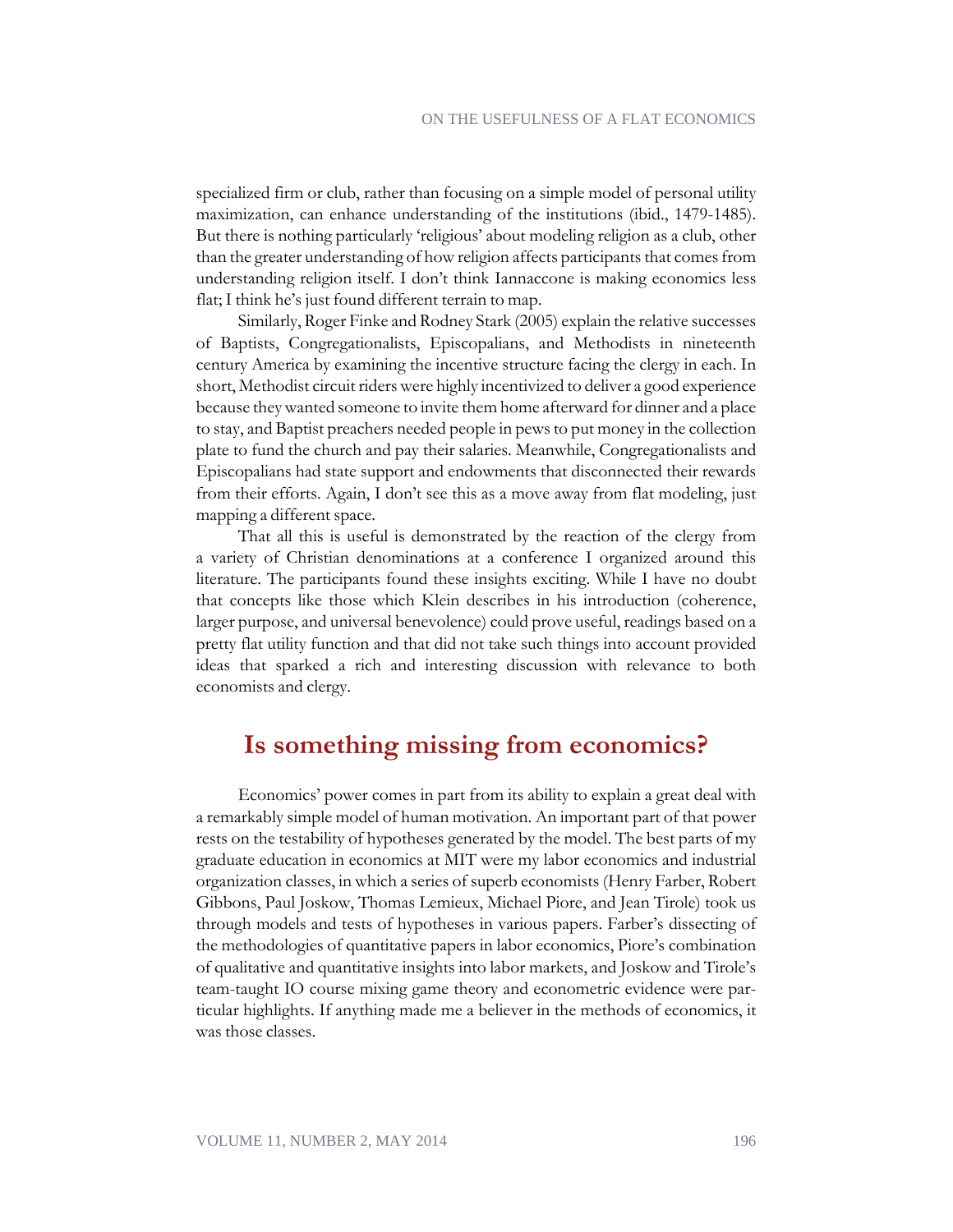#### **MORRISS**

But the simplicity of the Max U approach can also mislead. For example, Benoit Mandelbrot and Richard Hudson's *The (Mis)Behavior of Markets: A Fractal View of Financial Turbulence* makes a compelling case that much of modern finance is built on a set of incorrect assumptions about the distribution of price changes in financial markets. If they are correct, and they make a persuasive case that they are, then this is undue flatness. Why haven't the theories been improved based on empirical evidence to the contrary? Mandelbrot and Hudson offer a disturbing explanation:

Habit and convenience. The math is, at bottom, easy and can be made to look impressive, inscrutable to all but the rocket scientist. Business schools around the world keep teaching it. They have trained thousands of financial officers, thousands of investment advisors. In fact, as most of these graduates learn from subsequent experience, it does not work as advertised; and they develop myriad ad hoc improvements, adjustments, and accommodations to get their jobs done. But still, it gives a comforting impression of precision and competence. (Mandelbrot and Hudson 2006, 105)

Although Mandelbrot and Hudson don't use the terminology, this is just turning the lens of public choice theory on ourselves. The results are as unflattering as they are when we use it to understand politicians and bureaucrats.

### **Does faith add to economics?**

So there is certainly plenty missing from modern economics. But can we add things in without losing more than we gain? Klein asks in his introduction whether there is something that our faiths bring to economic thinking that is lacking or even precluded by mainstream economics. I don't think that there is. I do find that much of religious thinking about economics is horribly confused. But the problem is more that writers on religious doctrine have failed to understand the economics than that the economics is hampered by a lack of religious tools.

Fr. Michael Butler is a close friend of mine and the Orthodox priest who led my family into the Church. When I collaborated with him on a monograph (Butler and Morriss 2013) jointly informed by economics and our faith, I was pleased at how few obstacles we found to integrating the two. Since Orthodox theology lies at the more mystical end of the spectrum of Christian theology, I believe our ability to reconcile (or at least simultaneously make use of) the faith with economics offers some strong evidence of the lack of a more general problem. For example,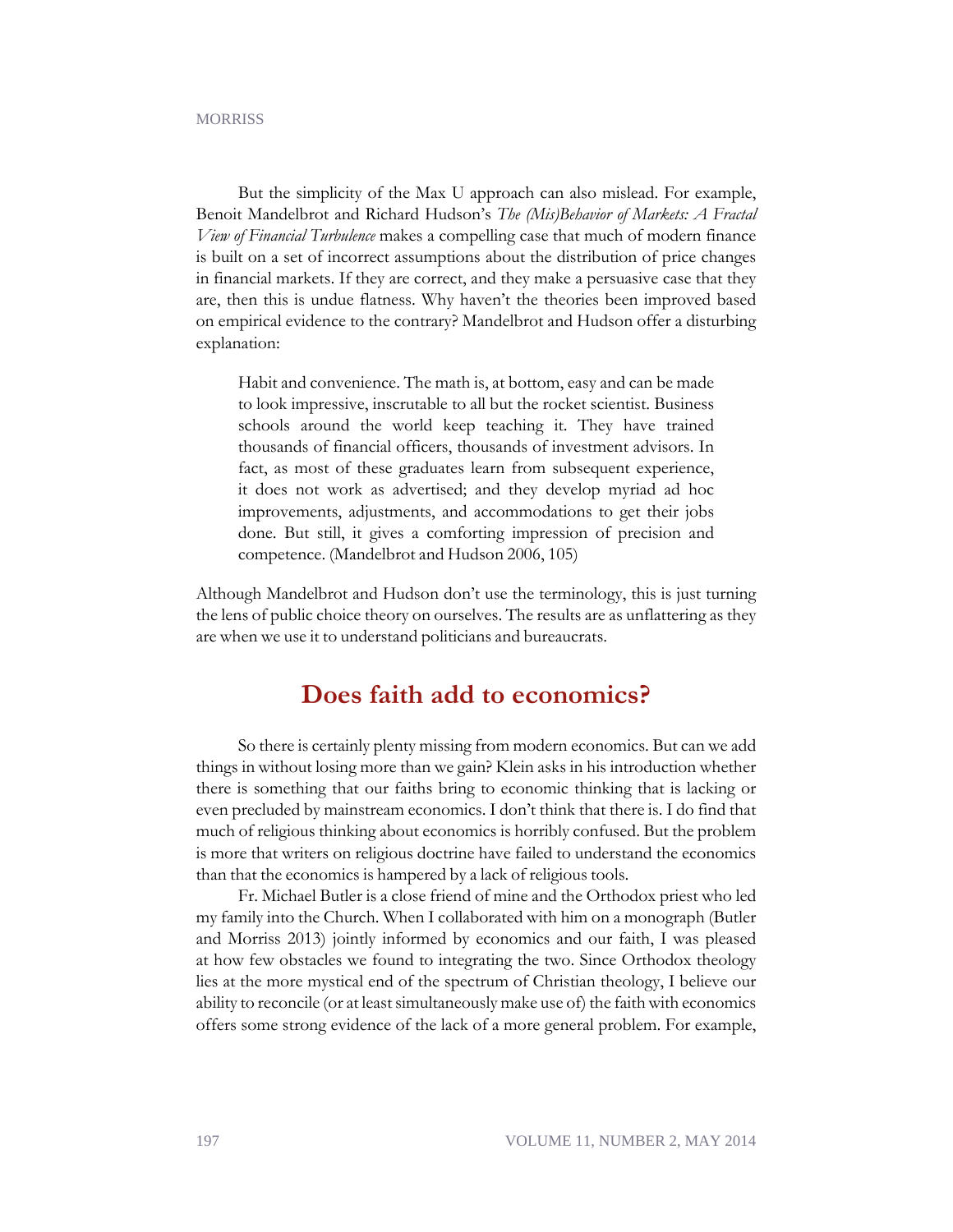Orthodox Christianity has a clear understanding of the fallen nature of man, and that should inform our choice of methods with which to address social problems. As we argue, "man's fallen nature should make us wary of centralizing power in the hands of government officials who are not exempt from that fallen nature" (ibid., 73). At the same time, in one of Orthodoxy's most central prayers, the Jesus Prayer, we pray repeatedly "Lord Jesus Christ, have mercy on me, the sinner." And a consistent refrain in virtually all Orthodox services is the refrain: "Lord have mercy." This conception of human nature as fallen and in need of mercy is entirely consistent with the economic conception of humans as motivated by self-interest. There may be interesting cases to model of people with richer utility functions that include universal benevolence, but we get surprisingly far in understanding and predicting behavior with the quite flat assumption of self-interested individuals. So I see no inconsistency between my faith and my economics.

Does my faith add something to my economics? I find that religious ideas help me to understand economics. Robert Nelson has used theological concepts to great effect in explaining differences among economists (Nelson 1993; 2002) and between economists and environmentalists (Nelson 2010). And having converted to Orthodoxy after converting to economics, I can certainly say that my faith adds a great deal to my life, filling a gap that economics cannot. It has also opened areas of inquiry that I have just begun to explore and which may in time yield results in my life as an economist. One example is thinking about the evolution of the doctrines within the institutions of the Orthodox faith, as compared to the evolution of doctrine within Catholic and Protestant institutions. Orthodoxy is more hierarchical than most Protestant denominations but lacks the single central authority of Catholicism. Do the different institutional structures explain the differences in doctrinal evolution? I suspect they play a role, and that helps me make sense of the different paths of Catholicism and Orthodoxy since 1054. Did the experience of Western Europe's myriad competing political jurisdictions contribute to the fracturing of western Christianity into myriad doctrinal congregations, by incentivizing rulers to accept and support doctrinal innovations, while the long periods of political stability in Orthodox lands (Byzantium, imperial Russia, the Ottomans) lacked those incentives? Again, I suspect so.

An unflattering (to my church) example of how economics and faith might interact to provide explanatory power is the relationship between church and state in Orthodox countries. Greece, Romania, Russia, and Serbia do not top lists of well-governed nations through history. Recently, monks of the Vatopaidi monastery on Mount Athos, an extremely holy place in Orthodoxy, appear to have been involved in some at-best questionable financial dealings with the Greek state (Lewis 2010). One reason for such problems might be the Orthodox conception of *symphonia* as the organizational principle for church-state relations, a conception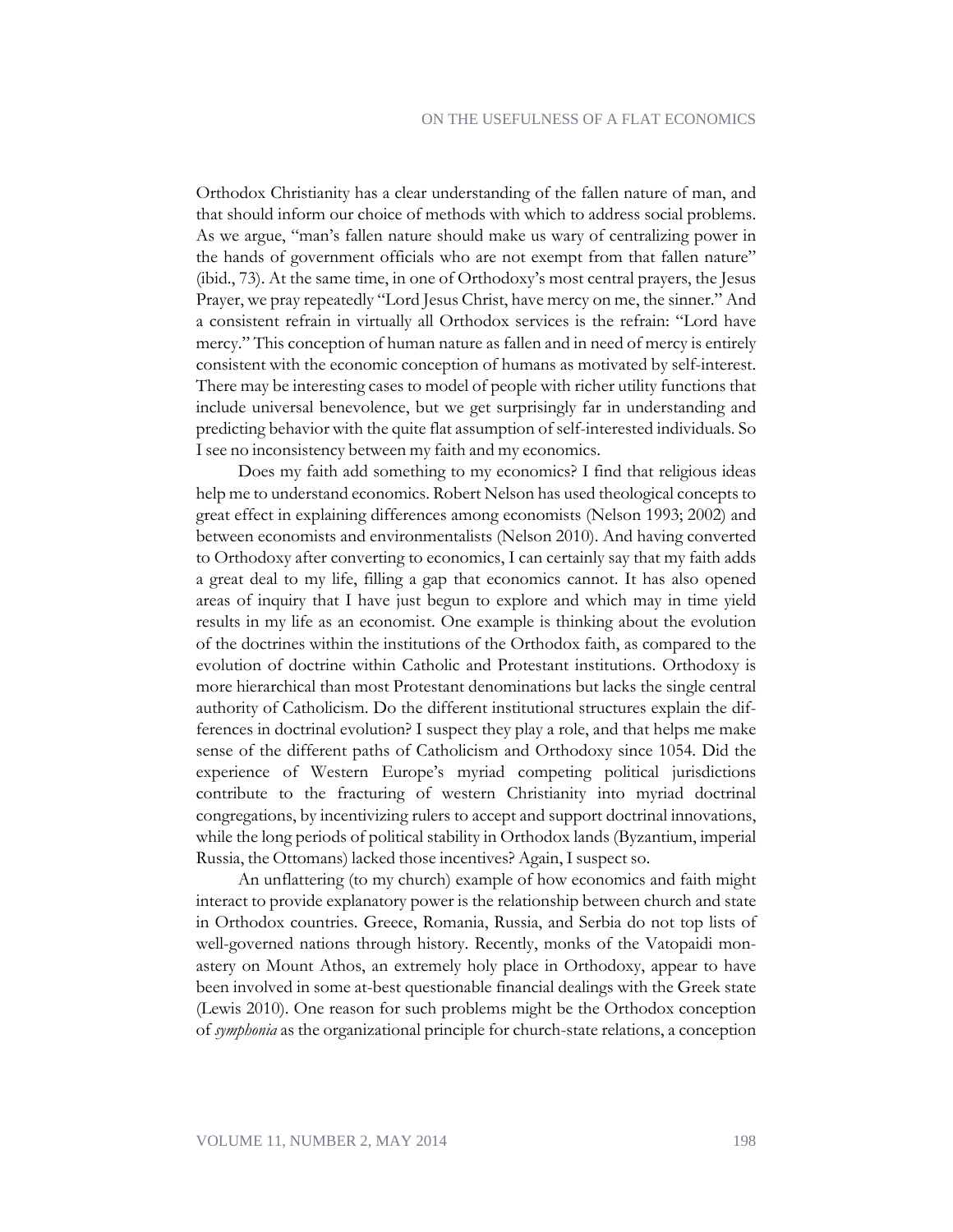#### **MORRISS**

that poses practical issues for anyone with even a passing acquaintance with public choice theory. These issues are worth exploring using an understanding of both the faith and economic theory.

So perhaps the better question is "does economics add something to religious faith?" I think the answer is unambiguously "yes." Man's fallen nature makes it good for humanity that we do not depend on the benevolence of butchers and bakers for our meat and bread. As F. A. Hayek notes,

it is one of the necessary conditions of the extension of human cooperation beyond the limits of individual awareness that the range of such pursuits be increasingly governed not by shared purposes but by abstract rules of conduct whose observance brings it about that we more and more serve the needs of people whom we do not know and find out needs similarly satisfied by unknown persons. (Hayek 1988, 112)

Honest market exchange is a good thing. A merciful God has not left us dependent on others' benevolence, even as He continues to hope we will show the mercy to others that we seek from Him. Nor does embracing market exchange absolve us of the requirement to serve our brothers and sisters; rather it enables us to do so in new ways by freeing us from the drudgery of existence in the Malthusian trap where humanity labored before the Industrial Revolution. I view the twelvefold increase in well-being that revolution unleashed as akin to the master entrusting great wealth to his servants in the Parable of the Talents (Luke 19:12-27). With more, we are called to do more. And, as Fr. Robert Sirico (2000) of the Acton Institute has noted, God has given us the incredible opportunity to join Him in the exhilarating process of Creation by providing us with opportunities to do so in the business world. Fortunately, even those who don't answer that call for religious reasons still produce benefits for others by engaging in honest productive activities in search of material rewards. But I think it is more likely that the relatively flat world of economics can provide value to the less flat world of faith than the reverse.

### **Conclusion**

Economics has a great deal to offer precisely because it has a remarkably clear, simple model of human behavior that allows us to formulate testable hypotheses about the world. Yet turning everything into maximizing behavior does threaten to make economics tautological and uninteresting. Expanding the scope of understanding makes the job more difficult but also more interesting. The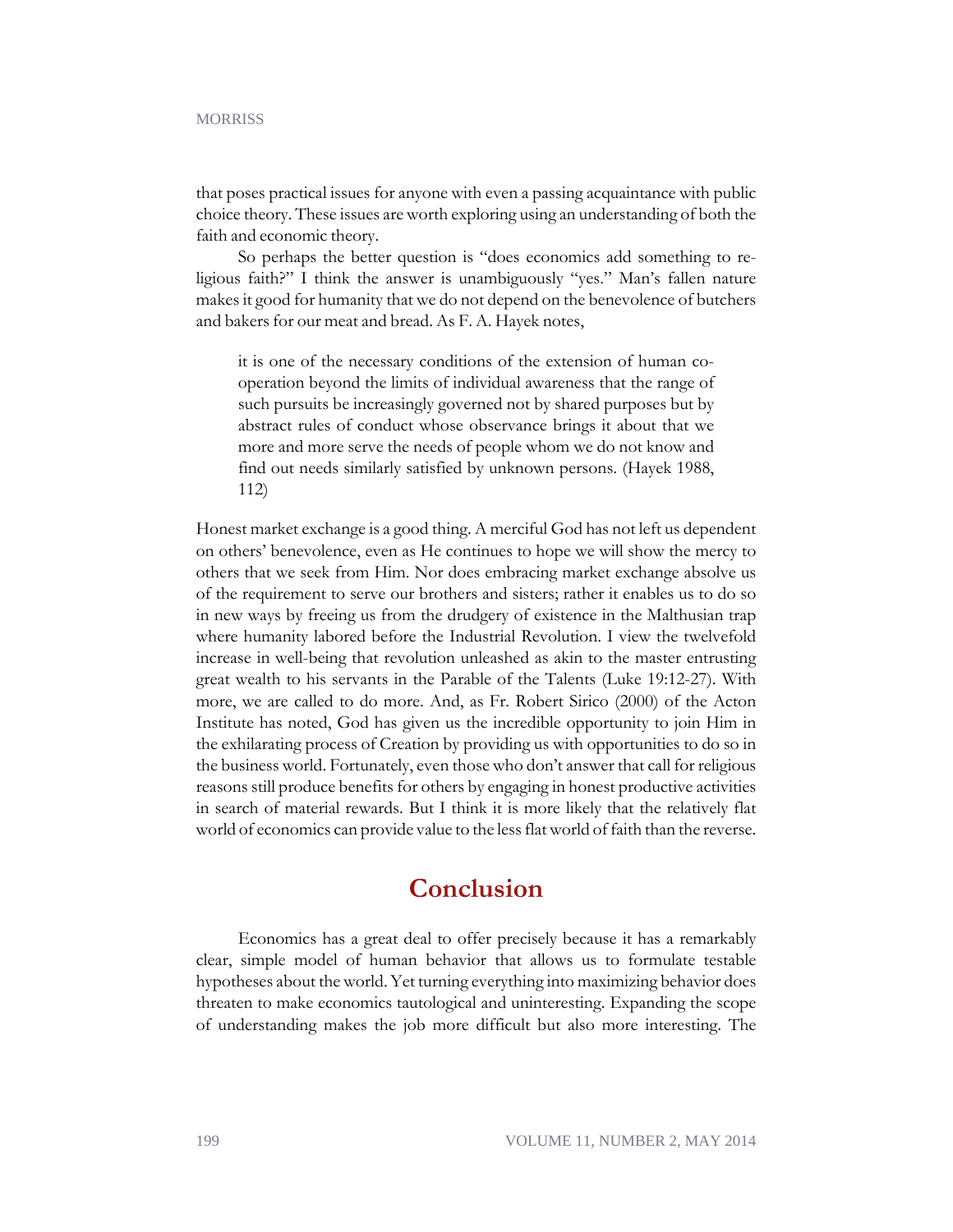challenge is to balance the power of the model against the potential of greater complexity.

### **References**

- **Butler, Michael, and Andrew P. Morriss**. 2013. *Creation and the Heart of Man: An Orthodox Christian Perspective on Environmentalism*. Grand Rapids, Mich.: Acton Institute.
- **Finke, Roger, and Rodney Stark**. 2005. *The Churching of America, 1776–2005: Winners and Losers in Our Religious Economy*. New Brunswick, N.J.: Rutgers University Press.
- **Hayek, Friedrich A**. 1988. *The Fatal Conceit: The Errors of Socialism*, ed. W. W. Bartley III. Chicago: University of Chicago Press.
- **Iannaccone, Laurence R**. 1998. Introduction to the Economics of Religion. *Journal of Economic Literature* 36(3): 1465-1495.
- **Klein, Daniel B**. 2014. Does Economics Need an Infusion of Religious or Quasi-Religious Formulations? A Symposium Prologue. *Econ Journal Watch* 11(2): 97-105. **[Link](http://econjwatch.org/924)**
- **Lewis, Michael**. 2010. Beware of Greeks Bearing Bonds. *Vanity Fair*, October 1. **[Link](http://www.vanityfair.com/business/features/2010/10/greeks-bearing-bonds-201010)**
- **Mandelbrot, Benoit, and Richard L. Hudson**. 2006. *The (Mis)Behavior of Markets: A Fractal View of Financial Turbulence*. New York: Basic Books.
- **McCloskey, Deirdre N**. 2006. *The Bourgeois Virtues: Ethics for an Age of Commerce*. Chicago: University of Chicago Press.
- **McCloskey, Deirdre N**. 2010. *Bourgeois Dignity: Why Economics Can't Explain the Modern World*. Chicago: University of Chicago Press.
- **Morriss, Andrew P**. 2010. The Bourgeois Revaluation [review of McCloskey 2010]. *Books & Culture*, Nov.-Dec.: 32-33. **[Link](http://www.deirdremccloskey.com/docs/BD-morris.pdf)**
- **Nelson, Robert H**. 1993. *Reaching for Heaven on Earth: The Theological Meaning of Economics*. University Park, Pa.: Penn State University Press.
- **Nelson, Robert H**. 2002. *Economics as Religion: From Samuelson to Chicago and Beyond*. University Park, Pa.: Penn State University Press.
- **Nelson, Robert H**. 2010. *The New Holy Wars: Economic Religion vs. Environmental Religion*. University Park, Pa.: Penn State University Press.
- **Sirico, Robert A**. 2000. The Entrepreneurial Vocation. *Journal of Markets & Morality* 3(1): 1-21. **[Link](http://www.marketsandmorality.com/index.php/mandm/article/view/608)**